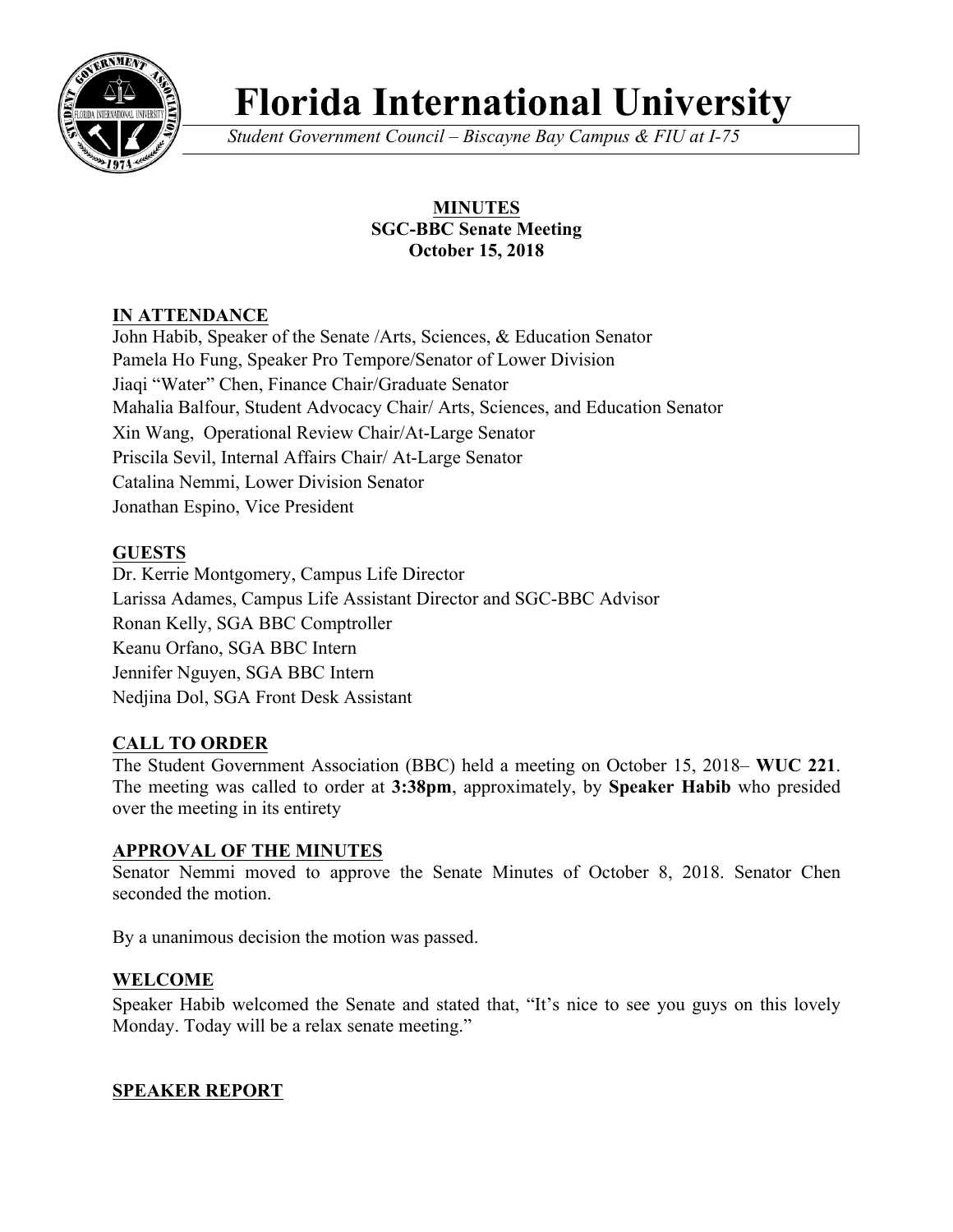Speaker Habib…

- Stated that Senator Gill had to resigned this morning.
- Stated that all of his reports will be in New Business.

## **VICE PRESIDENT REPORT**

Vice President Espino…

- Informed the senate that he had a meeting with Scott Jones On Thursday, October 11th in regards to the placement of the Pharmabox within WUC. He stated that they do not want to take down the microwave and the vending machines in WUC. He mentioned that he will be having a meeting with Ms. Christie for Pharmabox at Bayview.
- Stated that he will be meeting with Coral so she can update him on the Mangrove Wall.
- Stated that he will be meeting with Dr. Desantos for update on Fitness Path.

### **SPEAKER PRO REPORT**

Senator Ho Fung…

• Stated that she had no update on SGC MMC unites.

### **FINANCE CHAIR REPORT**

Senator Chen…

• Informed the senate that there will be a Finance meeting next week on October 22nd at 1:15 PM in the SGA Conference Room.

### **OPERATIONAL REVIEW CHAIR REPORT**

Senator Wang…

● Stated that she is working with the Operational Review Committee to help view audits and make comments

### **INTERNAL AFFAIRS CHAIR REPORT**

Senator Sevil…

- Informed the senate that only a few members were a little behind on their office hours however, overall everyone did really well.
- Informed the senate that she will be following up with everyone regarding the senate homework.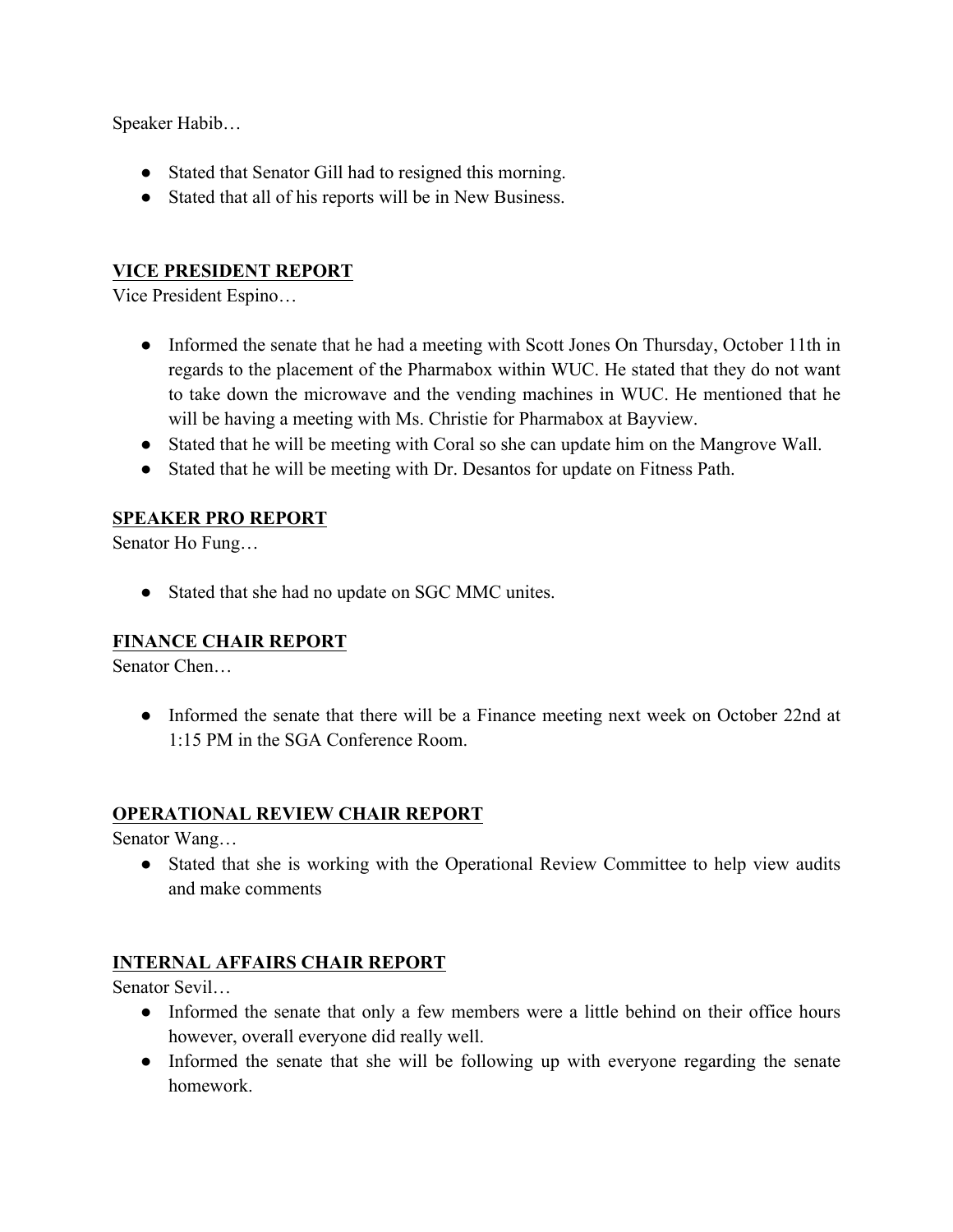## **STUDENT ADVOCACY CHAIR REPORT**

Senator Balfour…

- Informed the senate that she now has one member on her Student Advocacy council.
- Reflected on her Student Advocacy meeting and meeting with the chairs.

## **ADVISOR REPORT**

Ms.Adames…

- Stated that she will be sending out an email about information on Saturday preregistration.
- Informed the senate of an active shooter training and highly recommend everyone to attend.

Dr. Montgomery…

- Informed the council about FIU letter project and the location for that will be next to Panther Plaza.
- Stated that the project is to make big FIU letters to take pictures and it will be accessible for all students.
- Mentioned that the goal for this project is to be completed by the end of the fall semester, so, that it can be ready for spring 2019.

### **SENATOR'S REPORT**

Senator Nemmi…

- Stated that she spoke with Ms. Larissa about the exploratory students and she is planning on speaking with SLS students to advice and guide them to help find the best major that suits them.
- Mentioned that she will be working on some activities and events that will also help the students find a major.

### **NEW BUSINESS**

**A. Approval of the Minutes**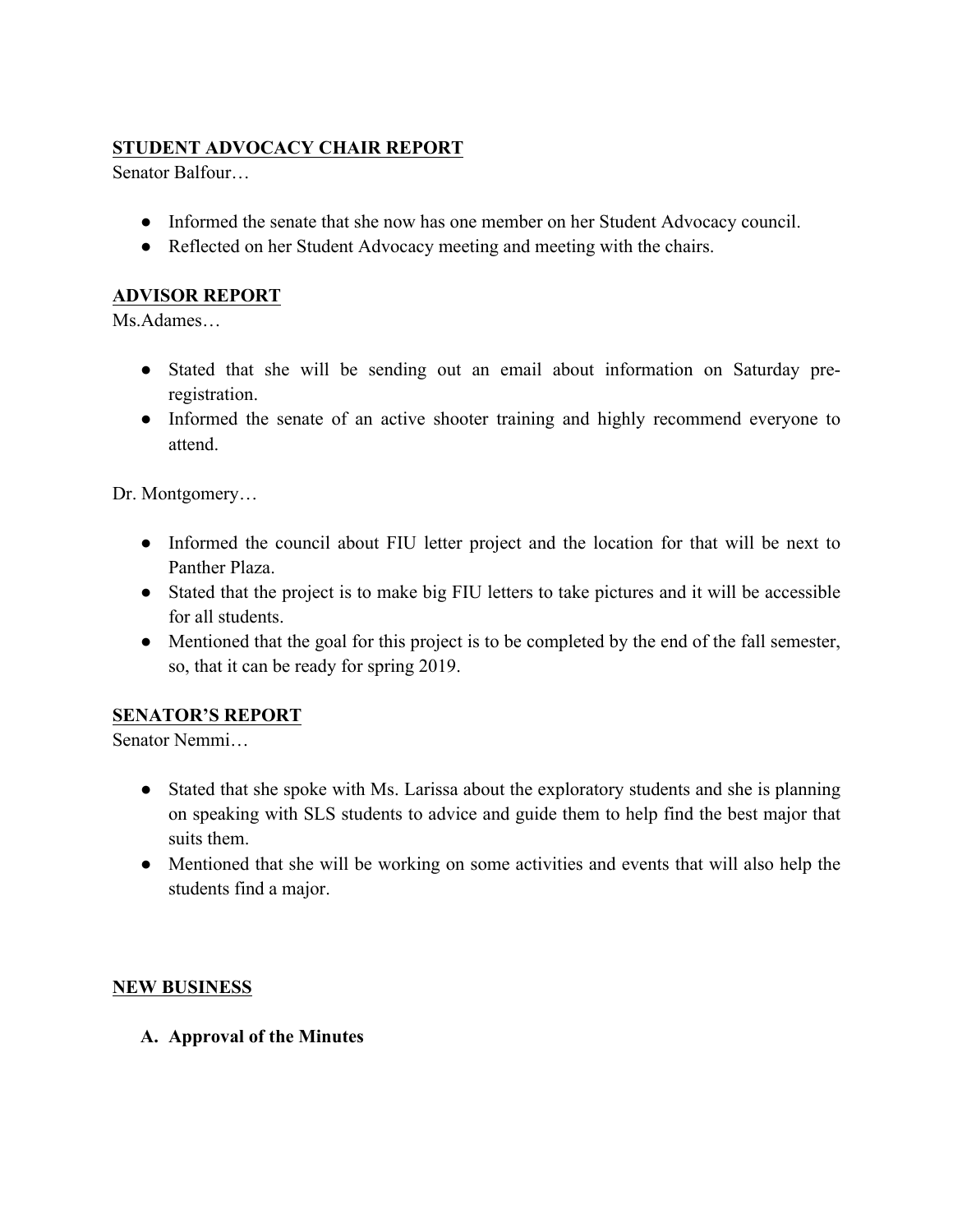The senate reviewed the minutes of October 8, 2018. The motions regarding the approval of the minutes are found under "APPROVAL OF MINUTES"

#### **B. Senate Marketing**

Speaker Habib stated that President Noel and himself met with the Bolt Agency, a student led PR team that practices PR, and said that they wanted to work with SGA. Speaker mentioned that he spoke with their advisors and he told them more about SGA and what SGA does.

Speaker Habib mentioned that they came up with different marketing ideas. One of the idea was to place pictures of different eboards members on the buildings on that fits their position. Another idea was to create instagram highlights for different branches, cabinets, eboards, and major events, so that when people visits SGA instagram page, they can have a more understanding of SGA.

Speaker Habib stated that he wants the councils to have two different photoshoots by the statue, one that shows the fun side of SGA and the other that shows the serious part of SGA.

Speaker Habib said that once the senate received their polos, they will start working on these ideas including headshots and looking professional.

Speaker Habib mentioned that SGA needs more senators, and told the senate that he encouraged them to tell others about senator positions.

Speaker Habib stated that Senator Fung and himself will be going to different classes to promote.

Speaker Habib stated the he created a FIU family tree and that he will soon share it with everyone.

#### **DISCUSSION**

#### **A. Mid-semester Reflection**

Speaker Habib asked the councils about feedbacks and suggestions on how the senate is doing so far.

Senator Nemmi, "Stop asking councils to critique you (Speaker Habib), instead ask to critique all of us. We need to do more, we complain a lot but don't do much, and there is not collaboration among us."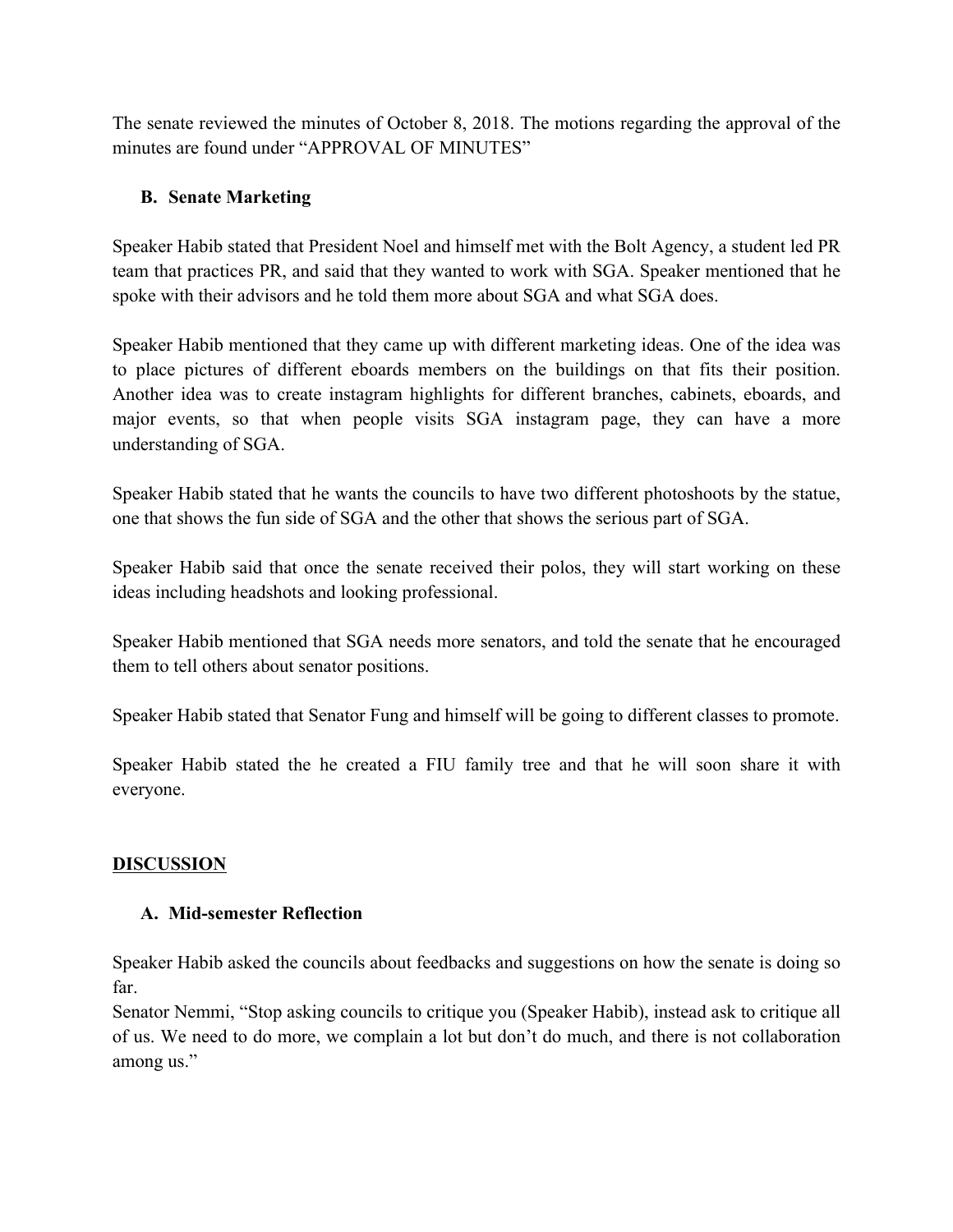Speaker Habib, "I agree, we need to work on resolutions and we need more collaboration. If any of you need help on resolution, help each other out."

Senator Sevil, "For critiquing, we can do activities where we can each other their weaknesses and how they can improve. Also, students wants a vending machine in the Green Library as well as an hydration station in both GL and AC2."

Speaker Habib, "Whenever students want something done by FIU, instead of talking about it, put that in the resolutions because its important and that's how we get things done. More information will be on the Habib's Guide. How do you all feel about the Habib's Guide?"

Senator Balfour, "They are helpful and straightforward."

Ms. Adames, "He breaks everything down which is nice of him because everyone supposed to read the entire statute and constitution. I love the fact that John (Speaker Habib) actually break everything down so that you guys don't have to read the entire book."

Speaker Habib, "Constitutions and statutes are important to know and to read. You guys are the most important branch of SGA, you guys vote on everything that is going on. I encourage everyone to open and read all email that is being sent to the council."

Speaker Habib asked councils if they had anymore comments or questions. The council did not have anymore comments.

Speaker Habib closed discussion time.

#### **ANNOUNCEMENTS**

- a. **HSA Car Wash**, October 16 & 18, 10 AM-1:30 PM, outside AC2, in front of Parking Lot
- b. **Day on the Bay,** October 20, 8:30 AM -12:30 PM, Lawn by the Bay
- c. **Finance Committee Meeting**, October 22, 1:15 PM, SGA Conference Room
- d. **Halloween Horror Nights**, October 24th, 12 PM
- e. **HSA Pool Party**, October 26, 4 PM, Bayview Pool
- f. **Mentor Monday**, October 29, 11 AM-1 PM, WUC 257
- g. **Doughnuts with the Dean,** October 30, 11 AM-12:30 PM, TBA
- h. **Leadership Lounge,** October 31, 1 PM -2 PM, WUC 353